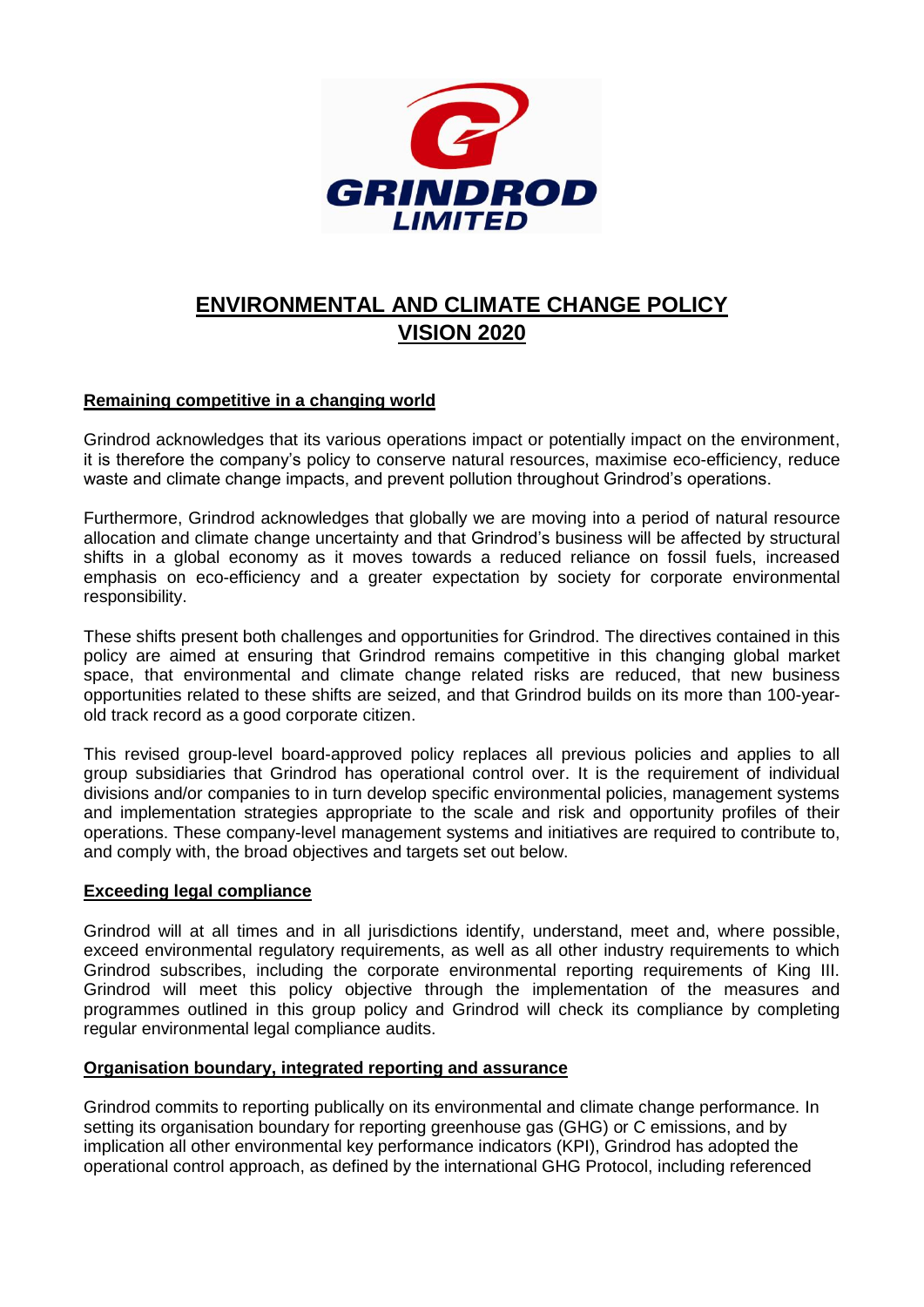and appendix documents. A full outline of Grindrod's reporting approach can be found on the company website. Grindrod will strive for accurate, transparent and complete coverage of KPI that fall within the defined organisational boundary. Grindrod's reporting will also be guided by the Global Reporting Initiative (GRI) Sustainability Reporting Guidelines and the South African King III reporting requirements.

In line with King III, Grindrod will work towards integrating environmental sustainability reporting with financial reporting, and environmental performance disclosure will increasingly fall within the scope of its annual internal and external assurance process.

## **A Systematic Approach**

Environmental management will be conducted following a systematic approach, based on, or where appropriate compliant with, ISO 14001. Environmental management systems will be individually developed by divisions/business units, and monitored at divisional and group levels for compliance to this group policy. These systems will be documented, and based on the principle of continual improvement of Grindrod's environmental performance - achieved through setting and achieving measurable objectives and targets that address the significant environmental aspects and impacts of Grindrod's operations. Where feasible, companies and vessels will develop integrated safety, health, environmental and quality management systems, that include regular internal and external audits.

## **Climate Change – Reducing Risks and Seizing Opportunities**

Through its shipping and freight divisions, Grindrod is a significant user of non-renewable fossil fuels, the combustion of which produces greenhouse gases (GHG) that contribute to global warming. Fuel consumption comprises around 90% of Grindrod's Carbon footprint. The company's maritime and port businesses are also directly exposed to the predicted increase in climate change impacts (e.g. increasing frequency of freak storm events, rising sea levels) and these risks are increasingly being assessed as part of the group's business risk assessment process.

Using 2010 as a base year (unless stated otherwise), Grindrod will strive to achieve the following objectives and targets by 2020:

- $\bullet$  To reduce normalised overall group emissions CO<sub>2</sub>-e per Rand revenue by 10%;
- To reduce ship-based GHG emissions ( $CO<sub>2</sub>$ -e) per tonne/NM by an average (across the fleet) of  $\bullet$ 10% and to comply with International Maritime Organisation (IMO) regulations regarding ships' emissions;
- To reduce land-based vehicle GHG emissions per km by an average (across the transport fleet) by 10% (using 2011 as the base year);
- To reduce normalised land-based Scope 2 electricity (i.e. electricity consumption in machinery and buildings on property owned and operated by Grindrod) usage by 20%.
- To increase the proportion of renewable energy consumption (wind- and solar-produced electricity, use of biofuels etc.) to 5% of total energy usage;
- To begin to seize market opportunities related to global climate change responses (e.g. developing products and services with environmentally differentiated attributes).

These objectives and targets will be met through implementing division-specific measures collectively aimed at more efficient electricity usage, optimising engine and transport efficiencies, and investigating alternative renewable and cleaner (with lower GHG emission factors) fuel and energy options. Grindrod will also include fuel-use efficiency, emissions abatement capabilities and renewable energy-use capability as key determinants when purchasing all new vessels and vehicles.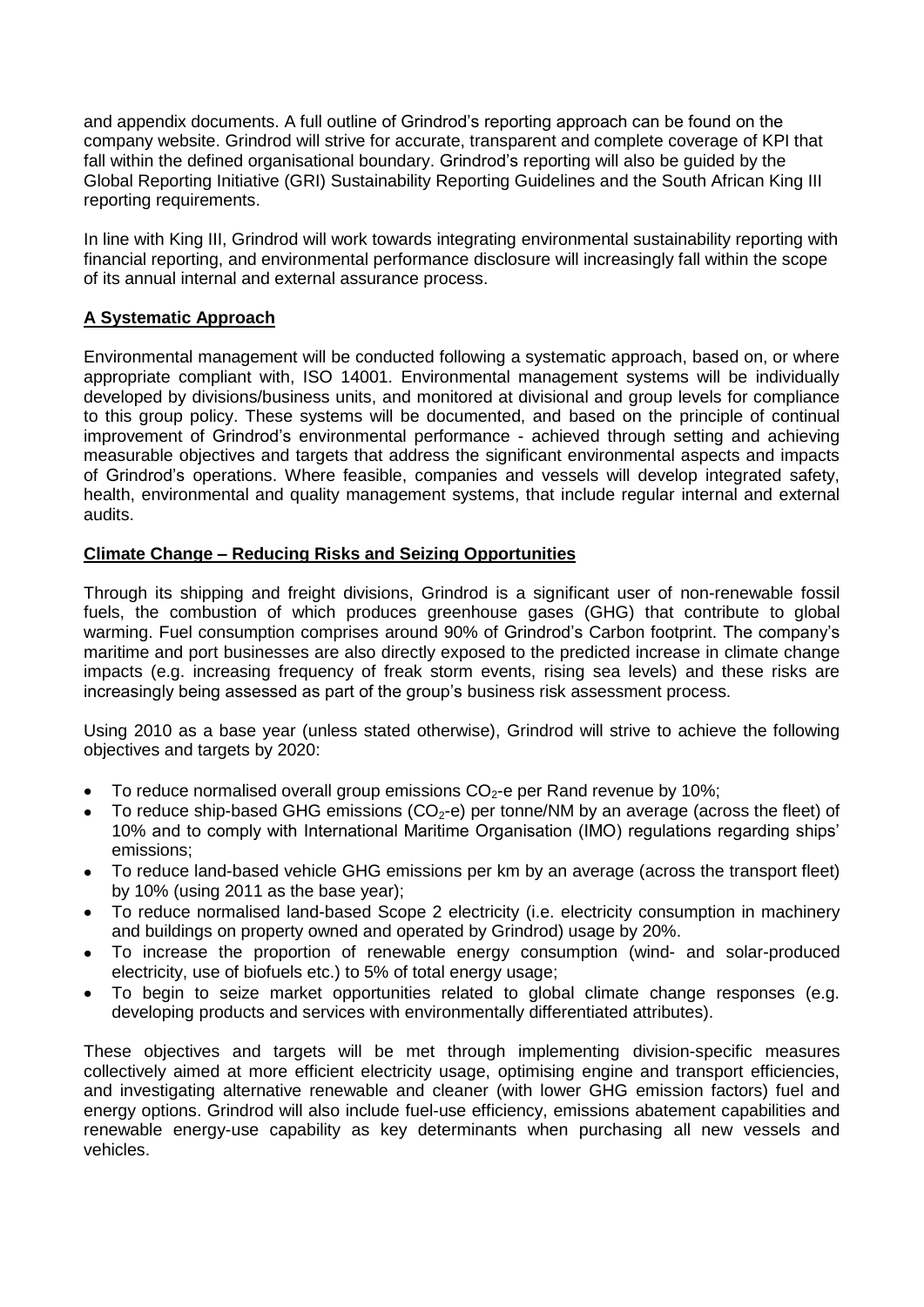## **Reducing Air Pollution**

Besides GHG emissions, the combustion of fossil fuels by Grindrod's shipping and land-based transport activities also produces Sulphur Oxides (SOx), Nitrous Oxides (NOx) and particulates. Grindrod's port activities and terminal operations also generate dust.

Grindrod is committed to managing these impacts responsibly, within legal parameters and where possible to reducing levels of air pollution. Using 2010 as the base year, specific objectives and targets to be achieved by 2020 include:

- reducing ship-based SOx and NOx emissions per NM (nautical miles) travelled by 10%;
- reducing SOx and NOx emissions per km travelled by Grindrod's vehicles by 10%.

These objectives and targets will be met through division-specific improvement programmes that include the greater use of cleaner fuels, greater use of renewable energy and improved emissions abatement technologies.

### **Improving Eco-efficiency**

Grindrod will at all times strive to use natural resources, particularly water and energy as efficiently as possible and to reduce the unnecessary generation of waste and wastewater.

Using 2010 as the base year, group-level eco-efficiency objectives and targets to be achieved by 2020 are as follows:

- Water and Wastewater Reduction to reduce normalised water consumption, and the resulting wastewater effluent, within the group by 20%;
- Solid Waste Reduction to improve material recycling to 20% of total solid waste generated;
- Liquid Waste Reduction to improve liquid waste recycling by 10% of total liquid waste generated;
- Energy reduction objectives and targets are covered under Climate Change (above);
- End-of-life vehicles and ships will be recycled as completely as possible.

These will be achieved through the implementation of resource and operational efficiency programmes that form part of divisional environmental management systems and ongoing cost cutting initiatives throughout the group.

### **Reducing Marine Biodiversity Impacts**

The objective and target is zero material pollution of the marine ecosystems that Grindrod's ships come into contact with. Grindrod will specifically strive to maintain its objective and target of zero significant oil spills (more than one barrel of oil) for all ships under Grindrod's control.

This will be achieved through maintaining rigorous onboard management systems that include ongoing training and awareness, and audits against international marine pollution prevention standards. To minimise potential impacts to marine ecosystems as a result of collisions and groundings, 100% of oil and chemical tankers owned by Grindrod will have double hull constructions, and/or to be constructed with materials designed to minimise corrosion and to promote robustness and longevity, and to have onboard navigation and safety equipment that is the best available.

All Grindrod's ships will be flagged under countries that are signatories to MARPOL (the international convention for the prevention of pollution from ships) and all of these ships will be required to maintain 100% compliance with all relevant provisions and annexes of this convention.